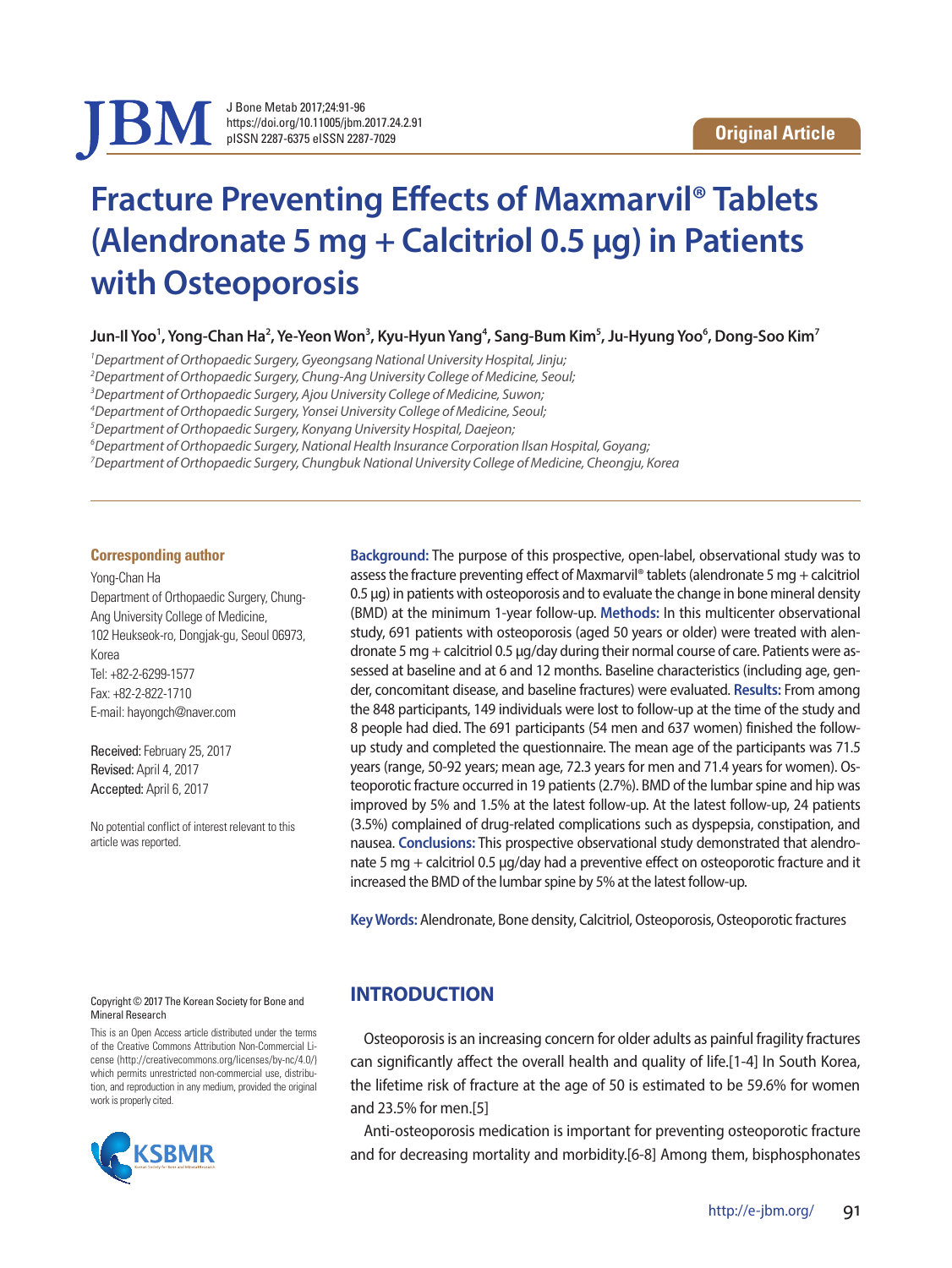(BPs) are considered first-line therapy for the prevention and treatment of osteoporosis and they have demonstrated efficacy in the prevention of osteoporotic fractures at a variety of skeletal sites.[9,10] Clinical trials of each agent have demonstrated statistically significant reductions in the risk of nonvertebral fractures.[9-11]

Since 2004, a combination drug containing alendronate 5 mg plus calcitriol 0.5 μg (Maxmarvil®; Yuyu Co., Seoul, Korea) has been introduced and are available.[12] This combination drug is quite effective in maintaining the bone mass in Asian osteoporotic postmenopausal women, even though the daily dosage of alendronate approved by the U.S. Food and Drug Administration is 10 mg.[12] However, there is only one study assessing the fracture preventing effects and bone mineral density (BMD) change after using this combination drug.[12] The purpose of this prospective, open-label, observational study was to assess the preventive effect on osteoporotic fracture using Maxmarvil® tablets (alendronate 5 mg + calcitriol 0.5  $\mu$ g) in patients with osteoporosis and to evaluate the change in BMD at the minimum 1-year follow-up.

### **METHODS**

### **1. Study design**

The design and protocol of this prospective, open-label, observational multicenter study were approved by the Institutional Review Board of each hospital. Patients who were diagnosed with osteoporosis from January 2011 to December 2014 were eligible for this study. All patients were evaluated for age, gender, body mass index (BMI), BMD, concomitant disease, and baseline fractures.

Inclusion criteria were age 50 years and over, diagnosis of osteoporosis (T-score≤-2.5) using central dual energy X-ray Absorptiometry (DXA), and no history of cancer or infection. Exclusion criteria were use of antiosteoporotic medication prior to 3 months, contraindication for using BP, renal stone, and refusal to participate. Enrollment and exclusion decisions were made by an investigator who did not otherwise participate in the study.

The study, for which the data were collected during four patient visits, was designed to evaluate the prevalence of osteoporotic fracture and BMD change. At baseline (visit 1), all patients signed an Institutional Review Board-approved informed consent document, were evaluated for inclusion

in the study, were questioned about their medical history and demographics, and were prescribed Maxmarvil® tablets as daily medication by their physicians. At visit 2 (12 weeks) and visit 3 (6 months), data were collected. At visit 4 (endpoint; 54 weeks from baseline), additional data were collected and the BMD was evaluated after 12 months of

### **2. BMD measurements**

treatment.

Lumbar spine or/ and hip BMD was measured using DXA at each hospital. The BMD of the lumbar spine (L2-L4) or/ and total hip and femur neck was measured at the commencement of the study and after 12 months of treatment. A statistically significant increase in BMD was defined as a change exceeding the least significant change (LSC).

### **3. A new osteoporotic fracture**

Patients were asked to report new fractures occurring after the baseline visit, and information on the fracture site was collected (spine, hip, wrist, proximal humerus). All information regarding the fracture was self-reported by the patient and confirmed by X-ray assessments.

### **4. Outcome measurements**

The primary outcome variables were incidence of osteoporotic fractures including the spine, hip, wrist, and humerus, and change in BMD at the minimal one-year follow-up period. The secondary outcome was prevalence of adverse events during the follow-up period.

### **5. Statistical analyses**

The chi-square test or Fisher exact test used to analyze descriptive variables and the t-test was used to analyze numeric variables, as appropriate. Two-sided *P*-values<0.05 were considered statistically significant. Statistical analyses were performed using SPSS software version 19.0; IBM Corp., Armonk, NY, USA).

## **RESULTS**

A total of 848 patients with osteoporosis (79 men and 769 women) were enrolled in this study. The mean age was 71.9 years (range, 50-97 years). Of these 848 patients, 691 patients (54 men and 637 women) finished the minimum 12-month follow-up (Fig. 1). The mean age of patients was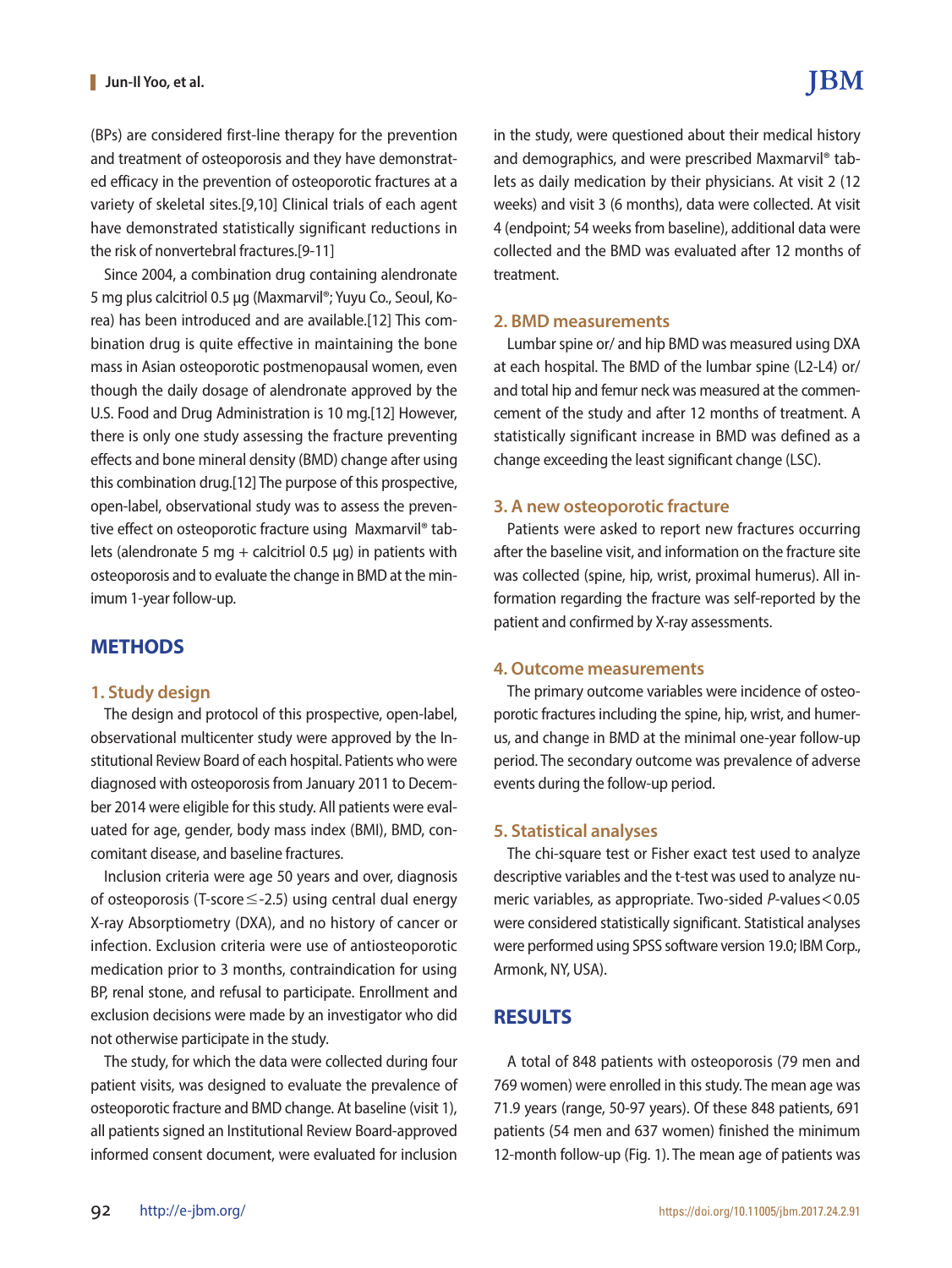# **JBM**

**Table 1.** Demographic characteristics

71.5 years (range, 50-92 years). Three hundred patients (306 cases) had a previous history of osteoporotic fracture including the spine (72 cases), hip (123 cases), distal radius (39 cases), proximal humerus (11 cases), and other sites (61 cases). Other concomitant comorbidities are described in Table 1.

### **1. Osteoporotic fracture**

During the follow-up period, 19 of the 691 patients (2 men and 17 women) (2.7%) developed an osteoporotic fracture (0.6% spinal fractures and 2.1% nonspinal fractures). Eighteen patients (6%) of 300 patients with previous osteoporotic fracture developed secondary osteoporotic fractures and 17 patients experienced fractures at the



**Fig. 1.** Flow of patients through the study.

### **Table 2.** Demographic characteristics of osteoporotic fractures

| Variables                                                                                  | No. of participants ( $n = 691$ )                                  |
|--------------------------------------------------------------------------------------------|--------------------------------------------------------------------|
| Gender<br>Men<br>Women                                                                     | 54<br>637                                                          |
| Age (yr)                                                                                   | 71.5 ± 8.2 (range, 50-92)                                          |
| Men                                                                                        | $72.3 \pm 9.1$                                                     |
| Women                                                                                      | $714 + 82$                                                         |
| Height (cm)                                                                                | 154.4 $\pm$ 8.9 (range, 130-180)                                   |
| Men                                                                                        | $163.3 \pm 14.8$                                                   |
| Women                                                                                      | 152.0±71.95                                                        |
| Weight (kg)                                                                                | 54.7 $\pm$ 9.7 (range, 35-85)                                      |
| Men                                                                                        | $624 + 88$                                                         |
| Women                                                                                      | $52.3 \pm 8.6$                                                     |
| BMI (kg/m <sup>2</sup> )                                                                   | $22.9 \pm 3.1$ (range, 16-36)                                      |
| Men                                                                                        | $23.1 \pm 2.9$                                                     |
| Women                                                                                      | $22.9 \pm 3.1$                                                     |
| Previous osteoporotic fracture                                                             | 306 (44.3%)                                                        |
| Spine                                                                                      | 72 (10.4%)                                                         |
| Hip                                                                                        | 123 (17.8%)                                                        |
| Distal radius                                                                              | 39 (5.6%)                                                          |
| Proximal humerus                                                                           | $11(1.6\%)$                                                        |
| Others                                                                                     | 61(8.8%)                                                           |
| Underlying disease<br>Asthma<br>Stroke<br>Hypertension<br>Heart disease<br><b>Diabetes</b> | 22 (3.2%)<br>33 (4.8%)<br>306 (44.3%)<br>76 (11.0%)<br>115 (16.6%) |

The data is presented as mean $\pm$  standard deviation or number (%). BMI, body mass index.

| Case | Sex   | Age (yr) | Pre-existing fracture | Fracture at 6 months | Fracture at 12 months |
|------|-------|----------|-----------------------|----------------------|-----------------------|
|      | Woman | 80       | Hip                   | Hip                  |                       |
| 2    | Woman | 74       | Hip                   | Hip                  |                       |
| 3    | Woman | 85       | Hip                   | Hip                  |                       |
| 4    | Woman | 87       | Hip                   | Hip                  |                       |
| 5    | Man   | 87       | Hip                   | Hip                  |                       |
| 6    | Woman | 68       | Distal radius         | Distal radius        |                       |
|      | Man   | 66       | Hip                   | Hip                  |                       |
| 8    | Woman | 58       | Distal radius         | Distal radius        |                       |
| 9    | Woman | 75       | Spine                 | <b>NF</b>            | Spine                 |
| 10   | Woman | 82       | Hip                   | <b>NF</b>            | Spine                 |
| 11   | Woman | 70       | Distal radius         | Distal radius        |                       |
| 12   | Woman | 72       | <b>NF</b>             | Spine                |                       |
| 13   | Woman | 68       | Spine                 | Spine                |                       |
| 14   | Woman | 70       | Distal radius         | Distal radius        |                       |
| 15   | Woman | 79       | Distal radius         | Distal radius        |                       |
| 16   | Woman | 61       | Distal radius         | Distal radius        |                       |
| 17   | Woman | 75       | Hip, distal radius    | Distal radius        |                       |
| 18   | Woman | 70       | Proximal humerus      | Proximal humerus     |                       |
| 19   | Woman | 82       | Distal radius         | Distal radius        |                       |

NF, no fracture.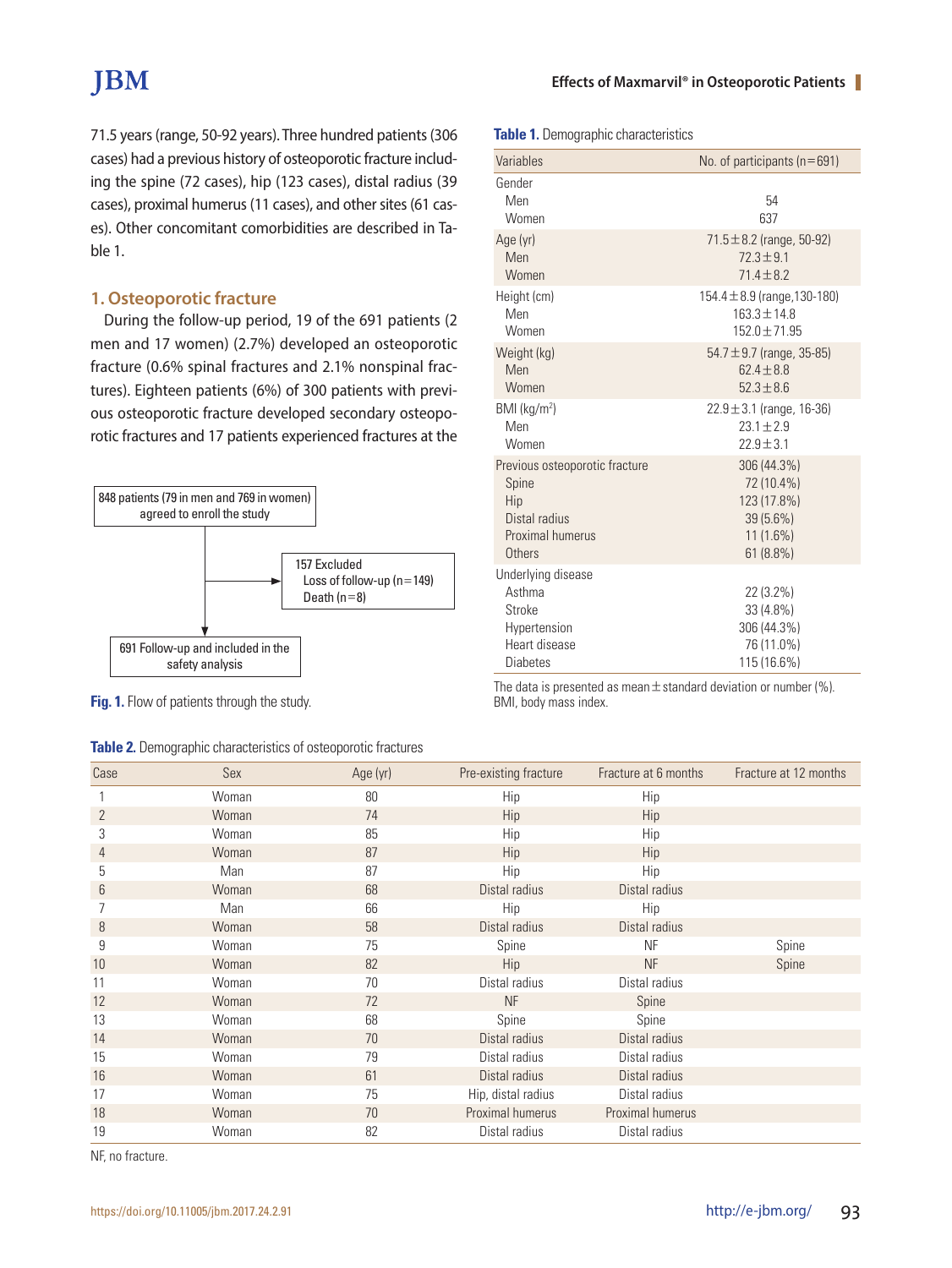# BM



**Fig. 2.** (A) Mean lumbar spine bone mineral density (BMD; g/cm<sup>2</sup>) and (B) mean hip BMD (g/cm<sup>2</sup>) after one year treatment with Maxmarvil®.

same anatomic site. Only one of the 391 patients without osteoporotic fracture (0.3%) developed a spinal fracture. Most of the osteoporotic fractures (17/19 patients, 89.5%) occurred at the 6-month follow-up (Table 2).

### **2. BMD change**

At the 12-month follow-up, in 57 patients, lumbar spine BMD could not be assessed, and in 47 patients, hip BMD could not be assessed, due to measurement error, instrumentation, or only one site (hip or lumbar spine) measurement. The pre-treatment average lumbar and hip BMD was 0.798 $\pm$ 0.155 g/cm $^2$  and 0.667  $\pm$ 0.138 g/cm $^2$ , and the post-treatment average lumbar and hip BMD was  $0.838 \pm 1$ 0.162 g/cm<sup>2</sup> and 0.677  $\pm$  0.132 g/cm<sup>2</sup>, respectively (P<0.001 and *P*=0.006). The average improvements in lumbar and hip BMD were 5% and 1.5%, respectively (*P*<0.001) (Fig. 2A, B).

### **3. Adverse events**

Forty adverse events in 34 patients were reported at the 3-month follow-up and 27 adverse events in 24 patients were reported at the 12-month follow-up. During the follow-up period, the incidence of adverse events decreased and the common type of adverse events changed at each visit. At the latest follow-up, dyspepsia was the most common adverse event and then upper gastric pain was reported (Table 3).

| Table 3. Adverse events following Maxmarvil® treatment at each fol- |  |
|---------------------------------------------------------------------|--|
| low-up period                                                       |  |

|                  | 3 months<br>$(n=34)$ | 6 months<br>$(n=30)$ | 12 months<br>$(n=24)$ |
|------------------|----------------------|----------------------|-----------------------|
| Vomiting         | 2                    | 4                    | $\overline{2}$        |
| Reflux           | $2(1)^{a}$           | $1(1)^{a}$           | 1                     |
| Chest discomfort | $1(1)^{a}$           | 3                    |                       |
| Stomach          | $6\overline{6}$      | 3                    | 3(1) <sup>a</sup>     |
| Anorexia         | 4                    | 4                    | 1                     |
| Continuous cough | $\mathcal{P}$        | $\Omega$             | 1                     |
| <b>Dizziness</b> | $1(1)^{a}$           | 1                    | 1                     |
| Constipation     | 3(3) <sup>a</sup>    | $4(1)$ <sup>a)</sup> | $\mathcal{P}$         |
| Dyspepsia        | 4                    |                      | 8                     |
| Nausea           | 6                    | 6                    | $2(1)^{a}$            |
| Esophagitis      | U                    | $\cap$               | $1(1)^a$              |
| Others           | 3                    | 3                    | $\mathcal{P}$         |

a)(): concomitant adverse event.

## **DISCUSSION**

Although combination therapies of BP with vitamin D are popular and generalized, Maxmarvil® (5 mg alendronate with active vitamin D) is the only anti-osteoporosis medication combining alendronate and calcitriol. This study demonstrated that the incidence of osteoporotic fracture was 2.7% at the 12-month follow-up and lumbar spine and total hip BMD was increased by 5% and 1.5%, respectively.

Overall incidence of osteoporotic fracture in this study was 2.7% (0.6% spinal fractures, 2.1% non-spinal fractures).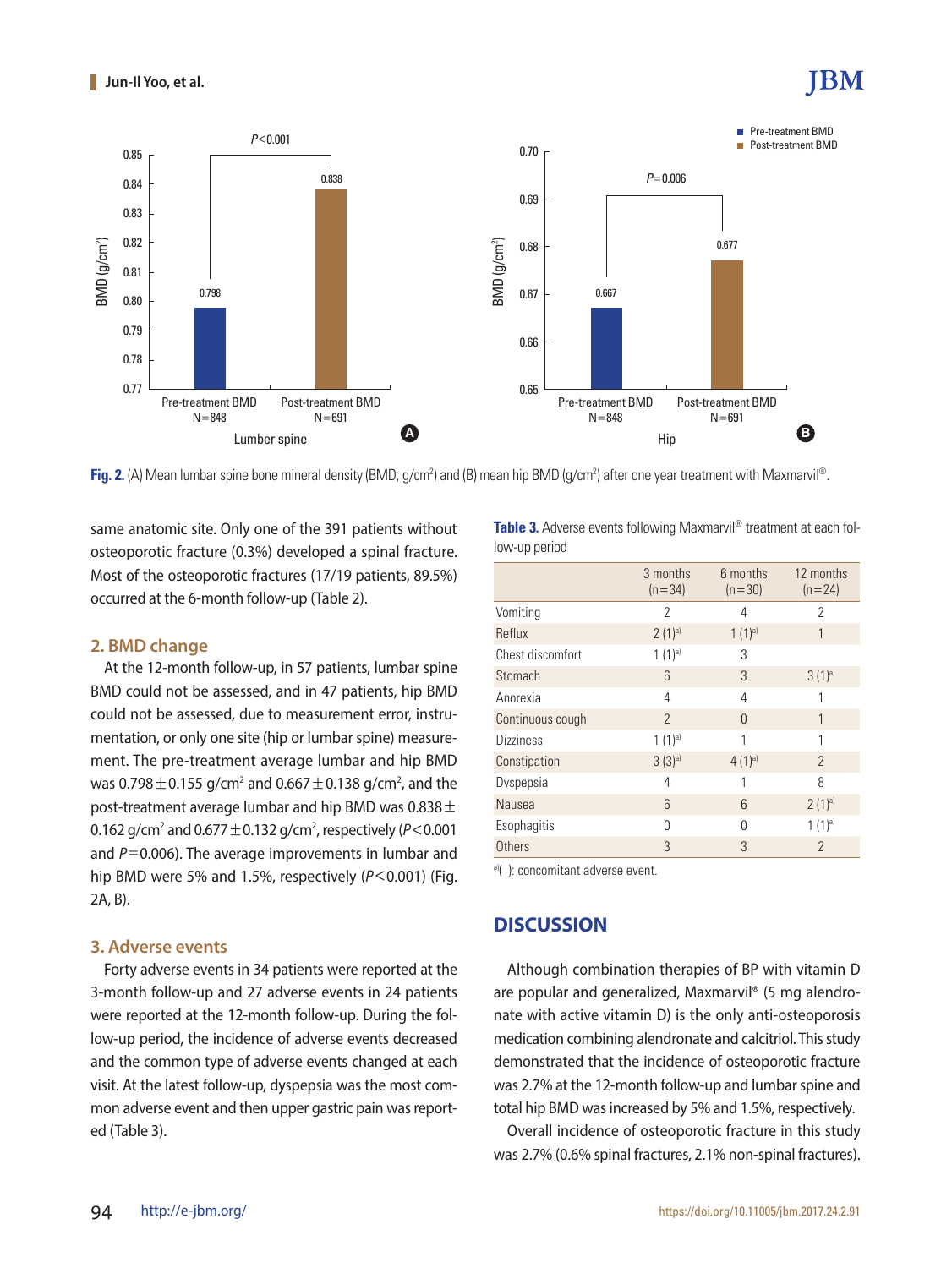# **IBM**

This finding is comparable with that in other studies. Watts et al. [13] retrospectively analysed 5,507 patients taking alendronate medications using administrative claims database, and they reported that 2.4% of non-spinal fractures occurred at the 12-month follow-up. Foster et al. [14] reported that the one-year incidence of spinal and non-spinal fractures was 0.3% and 2.2%, respectively after evaluating 172,939 patients taking alendronate using claims database. Modi et al. [15] evaluated the fracture rates among 26,852 women who were adherent to BP therapy for a minimum of 12 months using claims database, and they reported that the rate of fragility fractures was 3.9%. However, in this study, most of the osteoporotic fractures occurred at the 6-month follow-up.

At the 12-month follow-up, the mean improvement in lumbar and hip BMD was 5% and 1.5% in this study. This finding is similar to that in other previous studies. Rhee et al. [12] reported that an increase in BMD of  $2.4\% \pm 0.5\%$ after 24 weeks of 5 mg/day of alendronate with alfacalciferol. Iwamoto et al. [16] performed a prospective observational study in 105 postmenopausal women with 5 mg/ alendronate, and they reported that the improvement in lumbar BMD was 8.2% at 12 months. In general, a dose of alendronate of 10 mg/day or 70 mg/week is most popular worldwide. Bonnick et al. [17] performed a randomized control study in 1053 women, and they reported that lumbar and hip BMD were improved by 5.2% and 3.0% at 2 years after using 70 mg/week alendronate. Tan et al. [18] reported that lumbar and hip BMD were improved by 5.8% and 3.6% at 1 year after using 70 mg/week alendronate. Although an improvement in BMD has been consistently reported in several studies, amount of improvement in BMD is slightly different. The most important reason for this discrepancy might be related to the patient's demographic characteristics and different amounts of alendronate.

The overall adverse event rate at 12 months was 3.5%. Suh et al. [19] evaluated the efficacy and safety in 568 patients treated with 5 mg/day alendronate along with 0.5 μg calcitriol, and they reported that the rate of adverse events was 5.6%. They reported abdominal pain and dyspepsia as the most common adverse events. These adverse events are commonly experienced by patients who are prescribed BPs, including those in this study.

In conclusion, this prospective observational study demonstrated that alendronate 5 mg + calcitriol 0.5 μg/day had a preventive effect on osteoporotic fracture and increased the lumbar BMD by 5% at the latest follow-up.

This study has several limitations. Firstly, this prospective observational study did not include a control group and it lacked randomization. Therefore, direct comparison of the effect using 5 mg/day alendronate with 0.5 μg calcitriol was not possible. However, we could observe a similar incidence of fracture and improvement in lumbar BMD. Secondly, there could be errors in the measured values because the DXA machines used in the patient group were different from those used in the control group. Finally, of the 848 patients, 157 patients were excluded due to several reasons. Although considering the dropout rate in similar studies using BP, a dropout rate of 17.7% might be acceptable, and this rate can possibly affect the outcomes.

# **ACKNOWLEDGEMENTS**

This research was supported by the Yuyu Pharma, Inc. with study approved as AJIRB-MED-CT1-10-335.

# **REFERENCES**

- 1. Ha YC, Kim TY, Lee A, et al. Current trends and future projections of hip fracture in South Korea using nationwide claims data. Osteoporos Int 2016;27:2603-9.
- 2. Lee SR, Ha YC, Kang H, et al. Morbidity and mortality in Jeju residents over 50-years of age with hip fracture with mean 6-year follow-up: a prospective cohort study. J Korean Med Sci 2013;28:1089-94.
- 3. Madureira MM, Ciconelli RM, Pereira RM. Quality of life measurements in patients with osteoporosis and fractures. Clinics (Sao Paulo) 2012;67:1315-20.
- 4. Abimanyi-Ochom J, Watts JJ, Borgström F, et al. Changes in quality of life associated with fragility fractures: Australian arm of the International Cost and Utility Related to Osteoporotic Fractures Study (AusICUROS). Osteoporos Int 2015;26:1781-90.
- 5. Park C, Ha YC, Jang S, et al. The incidence and residual lifetime risk of osteoporosis-related fractures in Korea. J Bone Miner Metab 2011;29:744-51.
- 6. Peng J, Liu Y, Chen L, et al. Bisphosphonates can prevent recurrent hip fracture and reduce the mortality in osteoporotic patient with hip fracture: a meta-analysis. Pak J Med Sci 2016;32:499-504.